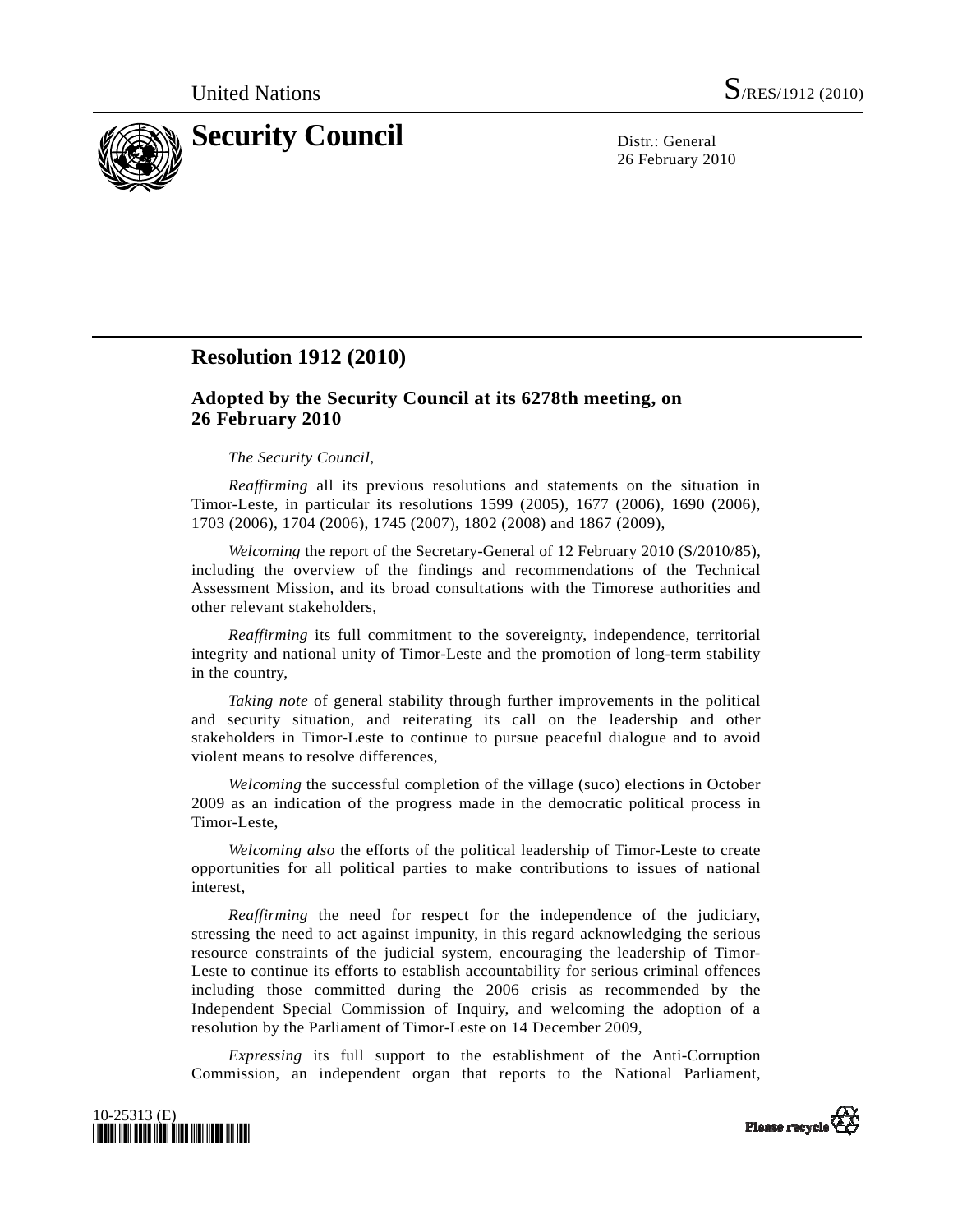welcoming the appointment of its first commissioner, and encouraging Timor-Leste to take further steps to continue to increase the transparency, accountability and efficiency of the public administration,

*Welcoming* the resumption of primary policing responsibilities by the Polícia Nacional de Timor-Leste (PNTL) to date, and recalling its previous statements on the need to implement fully the "Arrangement on the Restoration and Maintenance of Public Security in Timor-Leste and Assistance to the Reform, Restructuring and Rebuilding of PNTL and the Ministry of Interior", concluded between the Government of Timor-Leste and UNMIT on 1 December 2006,

*Noting* the statement made by President José Ramos-Horta on 9 December 2009 on the views of the Timorese authorities regarding the future role of UNMIT police during the 2010-2012 period,

*Expressing* its full support for the role of the international security forces in assisting the Government of Timor-Leste and UNMIT, in the maintenance of law and stability, in response to the requests of the Government of Timor-Leste,

*Expressing* deep concern with the high rates of unemployment and poverty among the Timorese population, as indicated in the report of the Secretary-General, welcoming in this regard the actions already taken by the Government of Timor-Leste to address these issues, in particular the efforts to finalize the National Strategic Development Plan, and underlining the importance of continued support by the international community for the socio-economic development of Timor-Leste,

*Recalling* that while the manifestations of the current challenges in Timor-Leste are political and institutional in nature, poverty and its associated deprivations also contribute to these challenges, paying tribute to Timor-Leste's bilateral and multilateral partners for their invaluable assistance, particularly with regard to human resource development, institutional capacity-building and social and economic development, and recognizing the progress being made in the development of many aspects of governance in Timor-Leste,

*Welcoming* the closing of all the internally displaced persons (IDPs) camps, while recognizing the remaining challenges with regards to the full reintegration of IDPs, in assuring the sustainability of the return and the reintegration into Timorese society,

*Reaffirming* its resolutions 1325 (2000), 1820 (2008), 1888 (2009) and 1889 (2009) on women, peace and security, 1674 (2006) and 1894 (2009) on protection of civilians and 1502 (2003) on the protection of humanitarian and United Nations personnel, and welcoming the cooperation of UNMIT with other United Nations partners to support the Government's effort to develop a national gender equality policy and strategy,

*Recognizing* the important role that UNMIT continues to play in promoting peace, stability and development in Timor-Leste, and expressing its appreciation for the efforts of UNMIT and the United Nations Country Team, under the leadership of the Special Representative of the Secretary-General (SRSG),

 1. *Decides* to extend the mandate of UNMIT until 26 February 2011 at the current authorized levels;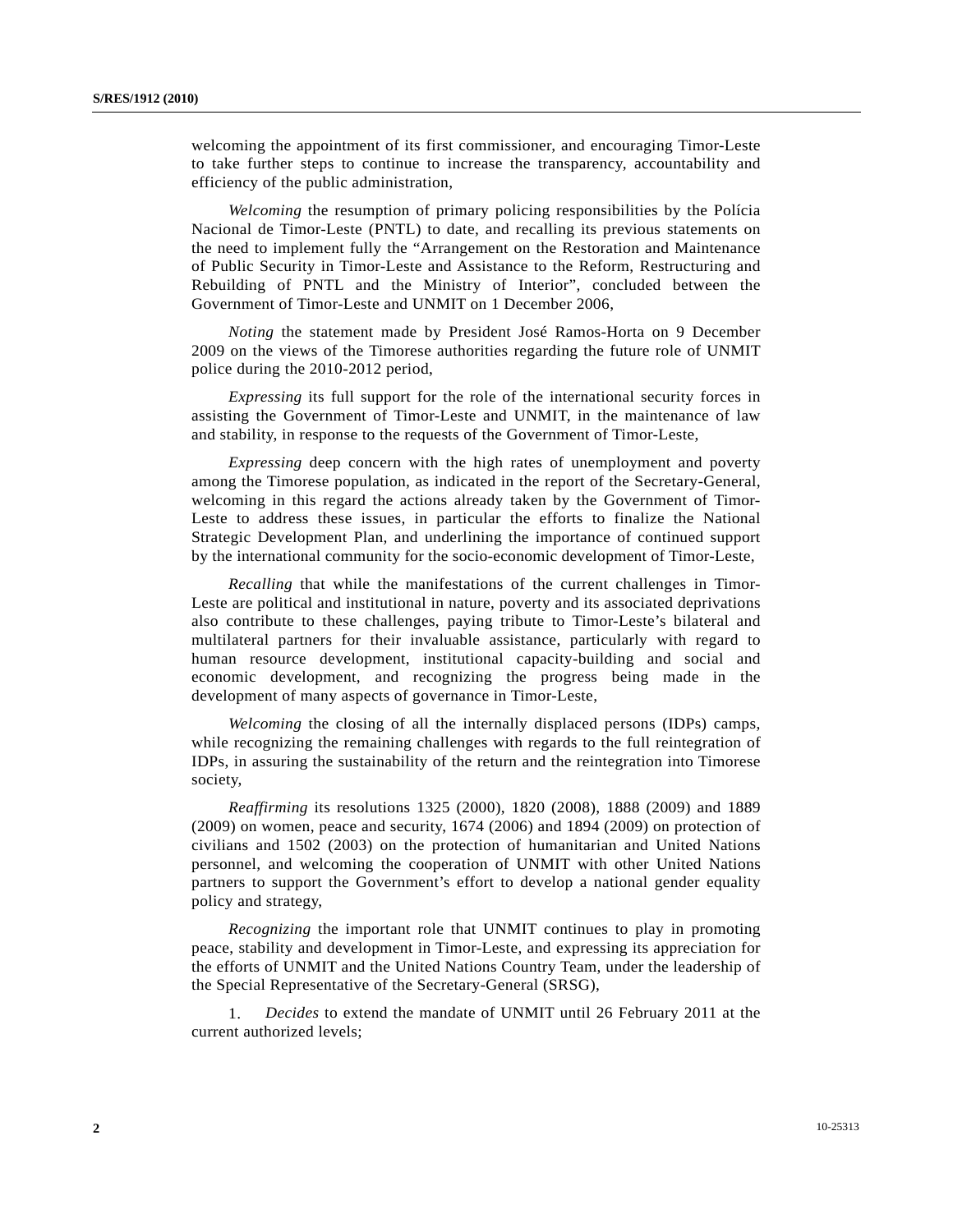2. *Urges* all parties in Timor-Leste, in particular political leaders, to continue to work together and engage in political dialogue and to consolidate peace, democracy, rule of law, sustainable social and economic development, advancement of protection of human rights and national reconciliation in the country, and reaffirms its full support for the continued efforts of the SRSG aimed at addressing critical political and security-related issues facing the country, including enhancing a culture of democratic governance, through an inclusive and collaborative processes;

 3. *Requests* UNMIT to extend the necessary support, within its current mandate, for municipal elections, if requested by the Government of Timor-Leste, and encourages the international community to assist in this process;

 4. *Reaffirms* the continued importance of the review and reform of the security sector in Timor-Leste, in particular the need to delineate between the roles and responsibilities of the Falintil-Forças de Defesa de Timor-Leste (F-FDTL) and the PNTL, to strengthen legal frameworks, and to enhance civilian oversight and accountability mechanisms of both security institutions, and requests UNMIT to continue to support the Government of Timor-Leste in these efforts;

 5. *Supports* the ongoing work on the resumption of policing responsibilities by the PNTL through a phased approach, to ensure that the PNTL meet the criteria mutually agreed between the Government of Timor-Leste and UNMIT as set out in paragraph 21 of the report of the Secretary-General of 4 February 2009 (S/2009/72), and requests the Government of Timor-Leste and UNMIT to continue their cooperation to implement expeditiously the resumption process in accordance with the mutually agreed criteria;

 6. *Endorses* the Secretary-General's intention to reconfigure the UNMIT police component, including its drawdown, in accordance with the phased resumption process of policing responsibilities by the PNTL, and requests the Secretary-General to include in his next report his review of this process;

 7. *Requests* UNMIT to continue to ensure, through the presence of UNMIT police component and the provision of support to the PNTL, the maintenance of public security in Timor-Leste, which includes interim law enforcement and public security until the PNTL is fully reconstituted, and, working with partners, to intensify its efforts to assist with further training, mentoring, institutional development and strengthening of the PNTL with a view to enhancing its effectiveness, including with respect to community policing, and to address the special needs of women, and recognizes the importance of ensuring that UNMIT personnel have the appropriate profile and specialized skill sets for these tasks, and the potential need for civilian experts for the above purpose;

 8. *Underscores* the need for the concept of operations and rules of engagement to be regularly updated as necessary and to be fully in line with the provisions of this resolution, and requests the Secretary-General to report on them to the Security Council and troop and police contributing countries within 90 days after the adoption of this resolution;

 9. *Reaffirms* the importance of ongoing efforts to achieve accountability and justice, expresses its support for the work of UNMIT in assisting the Government of Timor-Leste in this regard within its mandate, and underlines the importance of the implementation by the Government of Timor-Leste of the recommendations of the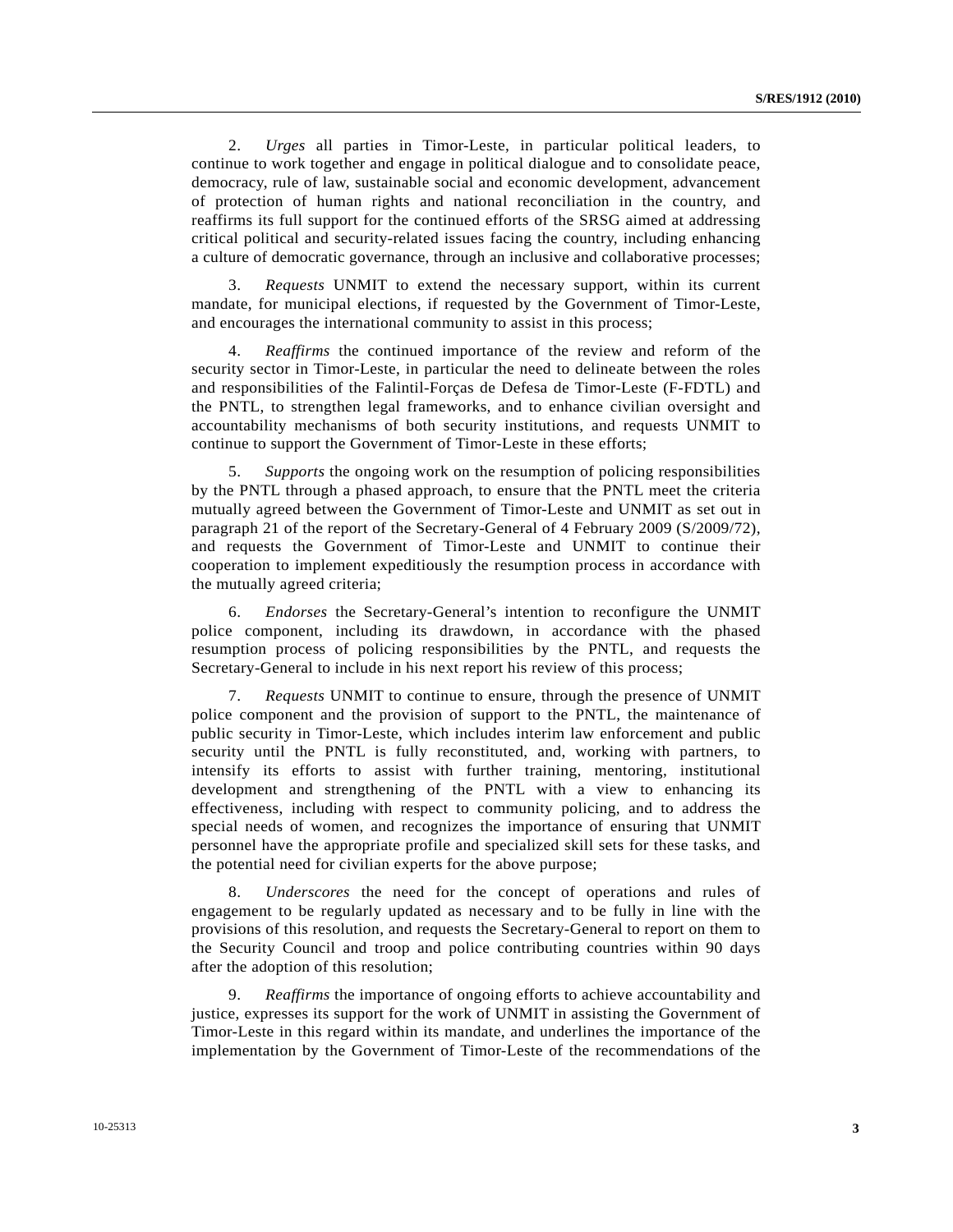United Nations Special Commission of Inquiry report of 2006 (S/2006/822), including paragraphs 225 through 228 of the report;

 10. *Underlines* the importance of a coordinated approach to the justice sector reform, taking into account the recommendations of the Independent Comprehensive Needs Assessment and through implementation of the Timorese Government's Justice Sector Strategic Plan, and the ongoing need to increase Timorese ownership and strengthen national capacity in judicial line functions, including the training and specialization of national lawyers and judges, and emphasizes the need for sustained support of the international community in capacity-building and strengthening of institutions in this sector;

 11. *Requests* UNMIT to continue its efforts, adjusting them as necessary to enhance the effectiveness of the judiciary, in assisting the Government of Timor-Leste in carrying out the proceedings recommended by the Commission of Inquiry;

 12. *Calls upon* UNMIT to continue to support the Government of Timor-Leste in its efforts to coordinate donor cooperation in areas of institutional capacitybuilding;

 13. *Recognizes* the importance of Timor-Leste National Recovery Strategy, especially the attention paid to infrastructure, rural development and human resources capacity development, and in this regard, calls upon UNMIT to continue to cooperate and coordinate with the United Nations agencies, funds and programmes, as well as all relevant partners, to support the Government of Timor-Leste and relevant institutions in designing poverty reduction, improving education, promotion of sustainable livelihood and economic growth policies;

 14. *Encourages* the Government of Timor-Leste to strengthen peacebuilding perspectives in such areas as employment and empowerment, especially focusing on rural areas and youth, as well as local socio-economic development in particular in the agricultural sector;

 15. *Requests* UNMIT to fully take into account gender considerations as set out in Security Council resolutions 1325 (2000), 1820 (2008), 1888 (2009) and 1889 (2009) as a cross-cutting issue throughout its mandate, stressing the importance of strengthening the responsiveness of the security sector to specific needs of women, and further requests the Secretary-General to include in his reporting to the Security Council progress on gender mainstreaming throughout UNMIT and all other aspects relating to the situation of women and girls, especially on the need to protect them from gender-based violence, detailing special measures to protect women and girls from such violence;

 16. *Requests* the Secretary-General to continue to take the necessary measures to ensure full compliance by UNMIT with the United Nations zero tolerance policy on sexual exploitation and abuse and to keep the Council informed, and urges those countries contributing troops and police to take appropriate preventive action and to ensure full accountability in cases of such conduct involving their personnel;

 17. *Further requests* the Secretary-General to keep the Security Council regularly informed of the developments on the ground and on the implementation of this resolution and to submit to the Security Council, no later than 15 October 2010, a report which includes elements requested in paragraph 6 of this resolution, and, no